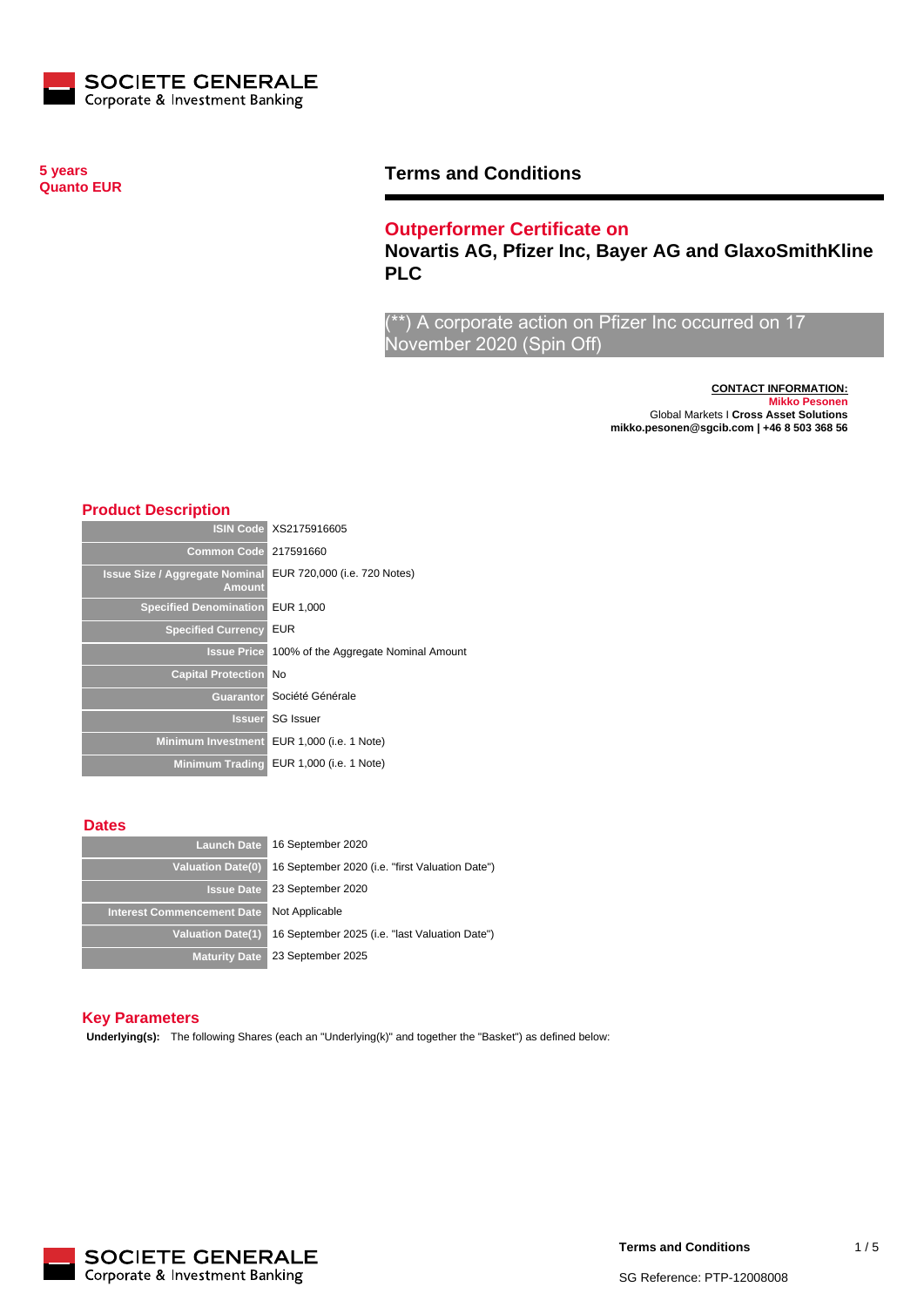| k | Company             | <b>Bloomberg Ticker</b> | Exchange                                     | Website          | Strike                                                   |
|---|---------------------|-------------------------|----------------------------------------------|------------------|----------------------------------------------------------|
|   | Novartis AG         | <b>NOVN SE</b>          | Six Swiss Exchange                           | www.novartis.com | CHF 82.27                                                |
| 2 | Pfizer Inc.         | PFE UN                  | New York Stock Ex-<br>change                 | www.pfizer.com   | (**) USD<br>34.8655642204<br>$= 0.947949$<br>x USD 36.78 |
| 3 | Bayer AG            | <b>BAYN GY</b>          | <b>Frankfurt Stock Ex-</b><br>change (Xetra) | www.bayer.com    | EUR 56.46                                                |
| 4 | GlaxoSmithKline PLC | <b>GSK LN</b>           | London Stock Ex-<br>change                   | www.gsk.com      | GBp 1,509.4                                              |

**AverageBasketPerformance(1)** means the Arithmetic Average, for k from 1 to 4, of Performance(1,k)

**Performance(1,k) (k from 1 to 4) S(i,k) (i from 0 to 1) (k from 1 to 4) Strike(k) (k from 1 to 4)** 100% x S(0,k)

means (S(1,k) / S(0,k)) - 100%

means in respect of any Valuation Date(i), the Closing Price of the Underlying(k)

# **Final Redemption**

| <b>Final Redemption Amount</b> | Unless previously redeemed, the Issuer shall redeem the Notes on the Maturity Date, in accordance with the following provi-<br>sions in respect of each Note: |                                                                                                                     |
|--------------------------------|---------------------------------------------------------------------------------------------------------------------------------------------------------------|---------------------------------------------------------------------------------------------------------------------|
|                                |                                                                                                                                                               | Scenario 1:                                                                                                         |
|                                |                                                                                                                                                               | If on Valuation Date(1), AverageBasketPerformance(1) is higher than or equal to 0%, then:                           |
|                                |                                                                                                                                                               | Final Redemption Amount = Specified Denomination x [100% + Min(83.94612%; 209.8653% x AverageBasketPerformance(1))] |
|                                |                                                                                                                                                               | Scenario 2:                                                                                                         |
|                                |                                                                                                                                                               | If on Valuation Date(1), AverageBasketPerformance(1) is lower than 0%, then:                                        |
|                                |                                                                                                                                                               | Final Redemption Amount = Specified Denomination x [100% + AverageBasketPerformance(1)]                             |

### **General Information**

| <b>Calculation Agent</b>                         | Société Générale, Tour Société Générale, 17 cours Valmy, 92987 Paris La Défense Cedex, France                                                                                                                                                                                                                                                                                                                                                                           |
|--------------------------------------------------|-------------------------------------------------------------------------------------------------------------------------------------------------------------------------------------------------------------------------------------------------------------------------------------------------------------------------------------------------------------------------------------------------------------------------------------------------------------------------|
| <b>Governing Law</b>                             | <b>English Law</b>                                                                                                                                                                                                                                                                                                                                                                                                                                                      |
| <b>Type of Structured Notes</b>                  | <b>Share Linked Notes</b>                                                                                                                                                                                                                                                                                                                                                                                                                                               |
|                                                  | The provisions of the following Additional Terms and Conditions apply:<br>Additional Terms and Conditions for Share Linked Notes and Depositary Receipts Linked Notes<br>The Additional Terms and Conditions comprise provisions particularly (without limitations) as to the consequences of (market<br>and other) disruption events, adjustment events or other extraordinary events affecting the underlying of the Notes or Société<br>Générale's hedging position. |
| <b>Non-Exempt Offer Jurisdiction(s)</b>          | None - only private placement                                                                                                                                                                                                                                                                                                                                                                                                                                           |
|                                                  | The Notes are not offered to the public in the European Economic Area. Any resale of the Notes on the secondary market must<br>fulfil at least one of the exemptions set out in Article 3.2 of the Directive 2003/71/EC (as amended, the Prospectus Directive),<br>or should be qualified as a public offer.                                                                                                                                                            |
| <b>Listing/Trading</b>                           | None                                                                                                                                                                                                                                                                                                                                                                                                                                                                    |
| <b>Selling Restrictions</b>                      | For selling restrictions and other details see the Final Terms relating to this issue of this Note together with the Debt Issuance<br>Programme Prospectus and any Supplement(s).                                                                                                                                                                                                                                                                                       |
| U.S. federal income tax<br>considerations        | The Notes are not Specified Notes for purposes of Section 871(m) Regulations.                                                                                                                                                                                                                                                                                                                                                                                           |
| <b>Payment Business Day</b><br><b>Convention</b> | <b>Following Payment Business Day</b>                                                                                                                                                                                                                                                                                                                                                                                                                                   |
| <b>Financial Centre(s)</b>                       | Not Applicable                                                                                                                                                                                                                                                                                                                                                                                                                                                          |
| <b>Clearing</b>                                  | Clearstream Banking / Euroclear Bank S.A/N.V.                                                                                                                                                                                                                                                                                                                                                                                                                           |
| <b>TEFRA Rules</b>                               | Not Applicable                                                                                                                                                                                                                                                                                                                                                                                                                                                          |
|                                                  | Form of Notes Non-US Registered Global Note registered in the name of a nominee for a common depositary for Euroclear and Clearstream                                                                                                                                                                                                                                                                                                                                   |



**Terms and Conditions**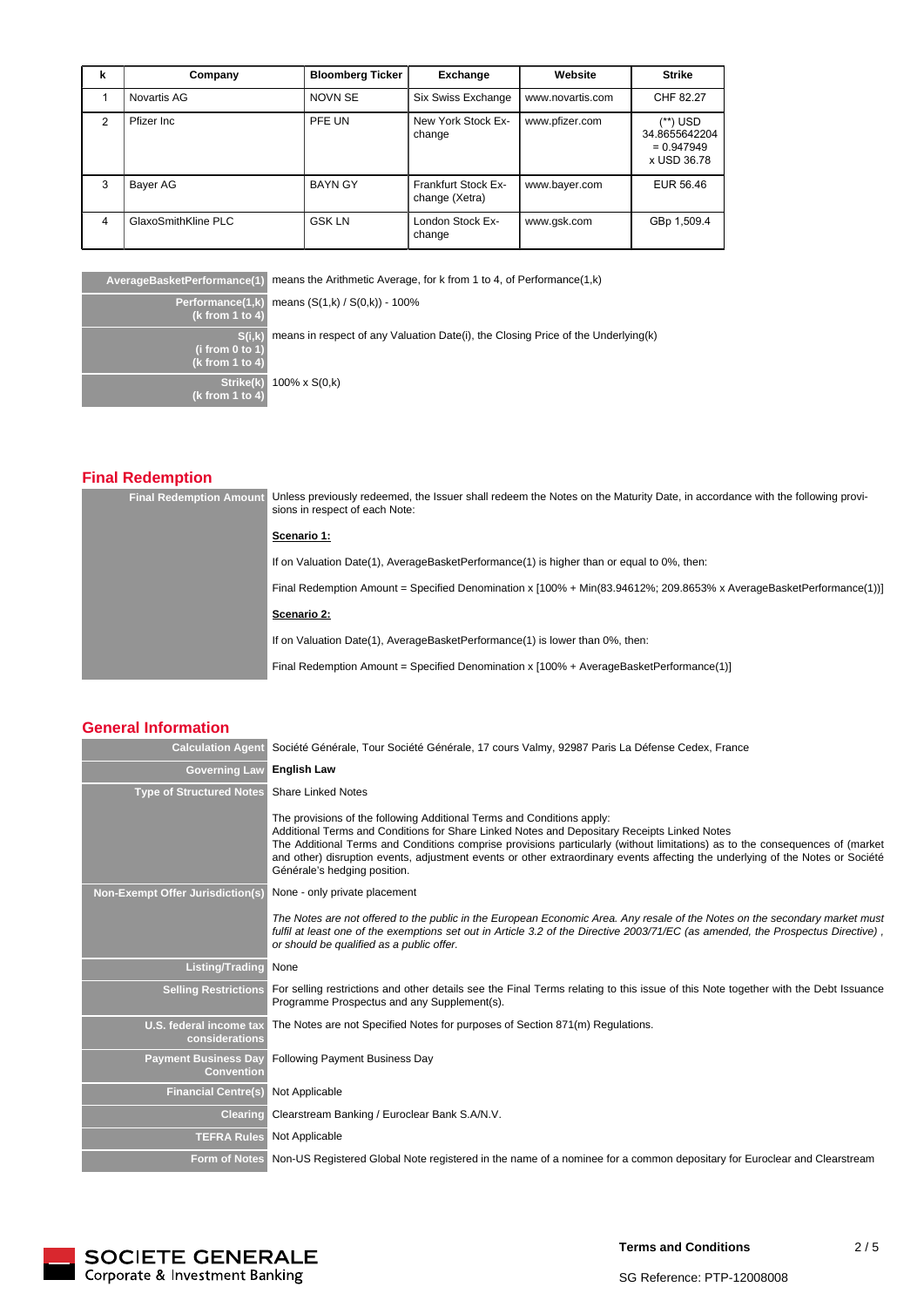**Secondary Market** Under normal market conditions, Société Générale or an entity of its group ensures a daily secondary market during the life of the product by providing bid and offer prices expressed as percentages of the specified denomination and the difference between the bid and offer prices (the spread) will not be more than 1% of such specified denomination.

> In the event of repurchase of the Securities on the secondary market, costs and charges within the meaning of Directive 2014/65 of the European Parliament and of the Council on Markets in Financial Instruments (known as MIF2) will be calculated on the effective date as an exit cost equal to the difference between the fair value of the product as determined by Société Générale or an entity of its group and the price at which Société Générale or an entity of its group actually buys the product. For a request for repurchase on the secondary market, Société Générale or an entity of its group may provide ex-ante, the estimated calculation of the exit cost.

> If Société Générale is required from a regulatory point of view to provide an annual ex-post report, this report shall indicate the costs actually withheld on the product over the past period.

### **Commissions and Remunerations**

**Commissions and Other Remunerations** Société Générale grants its relevant distributor a discount on the Issue Price of up to 1% per annum (calculated on the basis of the term of the Notes) of the nominal amount of the Notes effectively placed by such distributor.

> If under any applicable laws or regulations (including, if applicable, the Markets in Financial Instruments Directive 2014/65/EU (MiFID II) ) a distributor (the "Interested Party") is required to disclose to prospective investors in the Notes further information on any remuneration that Société Générale pays to, or receives from, such Interested Party in respect of the Notes, the Interested Party shall be responsible for compliance with such laws and regulations and investors may request such further information from the Interested Party. In addition, Société Générale may provide further information to its own clients upon request.

## **Disclaimers**

### **IMPORTANT WARNING**

Investors must read carefully the information provided in the section "Important information for investors" of the terms and conditions. In particular, the attention of the investors is drawn to the following:

**Credit risk**: Investors take a credit risk on the Issuer, and ultimately on Société Générale as guarantor of the obligations of the Issuer in respect of the product according to the terms and conditions of the guarantee (available at the Guarantor's office upon request). Thus Société Générale's insolvency may result in the partial or total loss of the invested amount. The market value of the product can decrease significantly below its nominal value as a result of Société Générale's creditworthiness.

**Recourse limited to the Guarantor:** By investing in this product investors acknowledge that they shall have no recourse against the Issuer in the event of a payment default by the Issuer with respect to any amount due under the product, i.e. no investor has the right to institute any proceeding or to otherwise assert a claim against the Issuer of the product to enforce the relevant payment under the product. However, this is without prejudice to the investors' rights under the guarantee of the Guarantor.

Bail-in: The Bank Recovery and Resolution Directive (BRRD) provides "Resolution Authorities" across the European Union with a comprehensive set of tools to deal with failing European financial institutions by using amongst other things the "bail-in". If the Issuer and/or the Guarantor becomes subject to resolution measures in the form of bail-in, investor's claim may be reduced to zero, converted into equity or its maturity may be postponed. This may result in losses on the invested amount, regardless of the capital protection of the product, if any.

**Information when products include a risk of capital loss :** For products which include a risk of capital loss, the redemption value of such products may be less than the amount initially invested. In a worst case scenario, investors could sustain the loss of their entire investment. Moreover, regardless the level of the capital protection, the investor may lose part or all of the initially invested amount before the maturity date, if the product is sold by the investor.

**Events affecting the underlying instrument(s) or hedging transactions:** In order to take into account the consequences of certain events affecting the underlying instrument(s) on the product or hedging transactions, the product's documentation provides for (a) mechanisms to adjust or substitute underlying instrument(s), (b) the deduction of the increased cost of hedging from any due amount, (c) monetization and accordingly, de-indexation of the pay-off formula for all or part of the amounts payable under the product from the underlying instrument(s), and (d) the early redemption of the product by the Issuer. Any of these measures may result in losses on the product regardless of the capital protection of the product, if any.

#### **U.S. Selling Restrictions ("Regulation S U.S. Person")**:

The Notes described herein are not U.S. Exempt Securities. Accordingly, the Notes have not been registered under the U.S. Securities Act of 1933 and may not be offered, sold, pledged or otherwise transferred at any time except in an "offshore transaction" (as defined under Regulation S) to or for the account or benefit of a Permitted Transferee. A "**Permitted Transferee**" means any person who: (a) is not a U.S. person as defined in Rule 902(k)(1) of Regulation S; (b) is not a person who comes within any definition of U.S. person for the purposes of the U.S. Commodity Exchange Act (**CEA**) or any rule of the U.S. Commodity Futures Trading Commission (**CFTC Rule**), guidance or order proposed or issued under the CEA (for the avoidance of doubt, any person who is not a "Non-United States person" defined under CFTC Rule 4.7(a)(1)(iv), but excluding, for purposes of subsection (D) thereof, the exception for qualified eligible persons who are not "Non-United States persons", shall be considered a U.S. person) and (c) is not a "U.S. Person" for purposes of the final rules implementing the credit risk retention requirements of Section 15G of the U.S. Securities Exchange Act of 1934, as amended (the **U.S. Risk Retention Rules**) (a **Risk Retention U.S. Person**). The Notes are available only to, and may only be legally or beneficially owned at any time, by Permitted Transferees. By its purchase of a Note, each purchaser will be deemed or required, as the case may be, to make certain acknowledgements, representations and agreements set out in the base prospectus.

#### **Section 871(m) of the U.S. Internal Revenue Code of 1986**:

U.S. Treasury regulations issued under Section 871(m) of the U.S. Internal Revenue Code of 1986 (**Section 871(m) Regulations**) generally impose a 30% withholding tax on dividend equivalents paid or deemed paid (within the meaning of the relevant Section 871(m) Regulations) to a non-United States holder (a **Non-U.S. Holder**) with respect to certain financial instruments linked to U.S. equities or indices that include U.S. equities (**U.S. Underlying Equities**). Specifically, Section 871(m) Regulations will generally apply to Notes issued on or after 1 January 2017 and that substantially replicate the economic performance of one or more U.S. Underlying Equity(ies) as determined by the Issuer on the date for such Notes as of which the expected delta of the product is determined by the Issuer based on tests in accordance with the applicable Section 871(m) Regulations (for the purposes of the relevant notices, such Notes are deemed "delta-one" instruments) (**Specified Notes**). Notes linked to U.S. Underlying Equities which the Issuer has determined not to be a Specified Note will not be subject to withholding tax under Section 871(m) Regulations. If one or more of the U.S. Underlying Equities are expected to pay dividends during the term of the Specified Note, withholding generally will still be required even if the Specified Note does not provide for payments explicitly linked to dividends. Investors are advised that in withholding this tax, the Issuer will regularly apply the general tax rate of 30% to the payments subject to U.S. provisions (or amounts deemed payments) without regard to any applicable treaty rate. Therefore, in such cases, an investor's individual tax situation will not be taken into account.

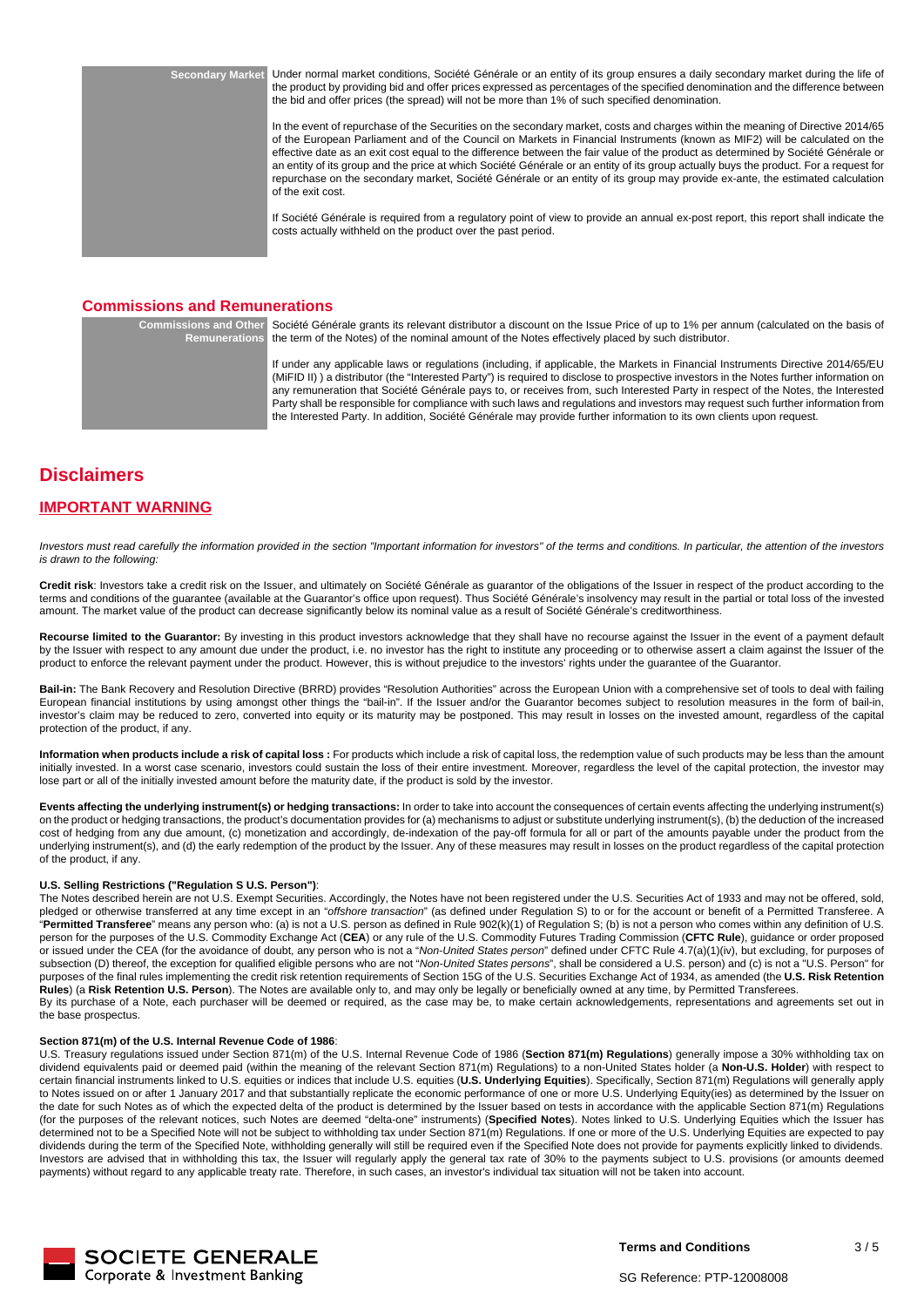The applicable Final Terms will specify if the Notes are Specified Notes or Zero Estimated Dividends Securities. In the case of Notes that are Specified Notes, but not Zero Estimated Dividends Securities, the applicable Final Terms will specify whether the Issuer or its withholding agent will withhold tax under Section 871(m) Regulations and the rate of the withholding tax. In the case of Notes that are Zero Estimated Dividends Securities, the applicable Final Terms, will specify the rate of the withholding tax to be zero. Investors are advised that the Issuer's determination is binding on all Non-U.S. Holders of the Notes, but it is not binding on the United States Internal Revenue Service (**IRS**) and the IRS may therefore disagree with the Issuer's determination. The rules of Section 871(m) Regulations require complex calculations in respect of the instruments that include U.S. Underlying Equities and application of these rules to a specific issue of Notes may be uncertain. Consequently the IRS may determine they are to be applied even if the Issuer initially assumed the rules would not apply. There is a risk in such case that Noteholders are subject to withholding tax ex post. As neither the Issuer nor the withholding Issuer initially assumed the rules would n agent will be required to gross up any amounts withheld in connection with a Specified Note, Noteholders will receive smaller payments in such case than they would have received without withholding tax being imposed.

**Investors should consult their tax adviser regarding the potential application of Section 871(m) Regulations to their investment in the Notes**

#### **IMPORTANT INFORMATION FOR INVESTORS**

Prior to investing in the product, investors should seek independent financial, tax, accounting and legal advice.

General selling restrictions: It is each investor's responsibility to ascertain that it is authorized to subscribe for, or invest into, or to on-sell this product. Further, the underlying instrument(s) of certain products may not be authorised to be marketed in the country(ies) where such products are offered. The attention of investors is drawn to the fact that the offering of these products in this (these) country(ies) in no way constitutes an offer, or an invitation to make an offer, to subscribe to, or purchase, the underlying instrument(s) in such country(ies).

**Information on commissions, remunerations paid to, or received from third parties:** If, under applicable laws and regulations, any person (the "Interested Party") is required to disclose to prospective investors in the product any commission or remuneration that Société Générale and/or the Issuer pay(s) to, or receives from, such Interested Party in respect of the product, the Interested Party shall be solely responsible for compliance with such laws and regulations.

**Market risk:** The product may at any time be subject to significant price movement which may in certain cases lead to the loss of the entire amount invested. Certain products may include embedded leverage, which amplifies the variation, upwards or downwards, in the value of the underlying instrument(s) which may result, in a worst case scenario, in the partial or total loss of the invested amount.

**Risk relating to unfavourable market conditions:** The fluctuations in the marked-to-market value of certain products may require the investor to make provisions or resell the products in whole or in part before maturity, in order to enable the investor to comply with its contractual or regulatory obligations. As a consequence, the investor may have to liquidate these products under unfavourable market conditions, which may result in the partial or total loss of the invested amount. This risk will be even higher if these products include leverage.

**Liquidity risk:** This product entails a materially relevant liquidity risk. Certain exceptional market circumstances may have a negative effect on the liquidity of the product. The investor may not be able to sell the product easily or may have to sell it at a price that significantly impacts how much he gets back.This may entail a partial or total loss of the invested amount.

**Information in the event of a buy back by Société Générale or of an early termination of the product:** Société Générale may commit to ensure a secondary market. The performance of this commitment shall depend on (i) general market conditions and (ii) the liquidity conditions of the underlying instrument(s) and, as the case may be, of any other hedging transactions. The price of such products (in particular, the "bid/offer" spread that Société Générale may propose for the repurchase or early termination of such products) will include, inter alia, the hedging and/or unwinding costs generated by such a buy back for Société Générale. Société Générale and/or its subsidiaries cannot assume any responsibility for such consequences and for their impact on the transactions relating to, or investment into, the relevant products.

**Information on data and/or figures drawn from external sources:** The accuracy, completeness or relevance of the information which has been drawn from external sources is not quaranteed although it is drawn from sources reasonably believed to be reliable. Subject to any applicable law, neither Société Générale nor the Issuer shall assume any liability in this respect.

**Information on simulated past performance and/or on future performance and/or on past performance:** The value of your investment may fluctuate. When simulated past performance or past performance is displayed, the figures relating thereto refer or relate to past periods and are not a reliable indicator of future results. This also applies to historical market data. When future performance is displayed, the figures relating to future performance are a forecast and are not a reliable indicator of future results. Furthermore, where past performance or simulated past performance relies on figures denominated in a currency other than that of the country of residence of an investor, the return for such investor may increase or decrease as a result of currency fluctuations. Finally, when past or future performance or simulated past performance is displayed, the potential return may also be reduced by the effect of commissions, fees, taxes or other charges borne by the investor.

**Currency exchange risk:** When the underlying asset(s) is/are quoted and/or expressed in a foreign currency and/or, in the case of an index or an asset basket, it contains components expressed and/or quoted in one or several foreign currency(ies), the value of the investment may increase or decrease as a result of the value of such currency(ies) against the euro or any other currency in which the product is expressed, unless the product includes a currency exchange guarantee.

**Conflict of Interest:** The valuation of a product may be linked to the spot price or the fixing of underlying financial instruments or other asset types (the "underlying assets").At any time, Société Générale and its affiliates may trade in such underlying assets on own account or on behalf of their clients who may have similar or opposite interests to investor's own, or act, without limitation, as derivatives counterparty, hedging party, issuer, market maker, broker, structurer, advisor, distributor, placing agent, guarantor, asset manager, and a serivatives counterparty, hedging custodian or calculation agent in relation to such underlying assets, which might have an impact on such underlying assets' performance, liquidity or market value. Therefore, potential conflicts of interest may arise between the different divisions of Société Générale Group acting on such underlying assets on own account or on behalf of their clients, and investor's own. However, conflicts of interest are identified, prevented and managed in accordance with Société Générale's conflict of interest policy which summary has been communicated to the investor or is available upon request to his usual Société Générale contact.

**Benchmarks:** Investors in floating rate Notes and/or indexed on certain underlyings which are considered as benchmarks are exposed to the risk that : 1) such benchmarks may be subject to methodological or other changes which could affect their value, or 2) (i) may become not compliant with applicable laws and regulations (such as the Regulation (EU) No. 2016/1011 of the European Parliament and of the Council of 8 June 2016 (the **Benchmarks Regulation**)) ; (ii) may cease to be published (possible cessation of LIBOR publication or planned cessation of EONIA both after December 2021), or (iii) the supervisor or administrator of any such benchmark may make a statement that the relevant benchmark is no longer representative, and as a consequence the relevant benchmark may be replaced by another benchmark.

**Authorisation:** Société Générale is a French credit institution (bank) that is authorised and supervised by the European Central Bank (ECB) and the Autorité de Contrôle Prudentiel et de Résolution (ACPR) (the French Prudential Control and Resolution Authority) and regulated by the Autorité des marchés financiers (the French financial markets regulator) (AMF).

For any country of the European Economic Area or for the United Kingdom (i) in which the product is not admitted to trading on a regulated market and (ii) not expressly referred to, in this document, as a country in which a non-exempt offer of the product is authorised, this PRODUCT IS OFFERED ON AN EXEMPT OFFER BASIS and no prospectus has been approved in that country by the local regulator. The product cannot thus be distributed in that country by way of an offer, or an invitation to make an offer of securities to the public, as defined in Regulation (EU) 2017/1129 (the **Prospectus Regulation)**.



**Terms and Conditions**